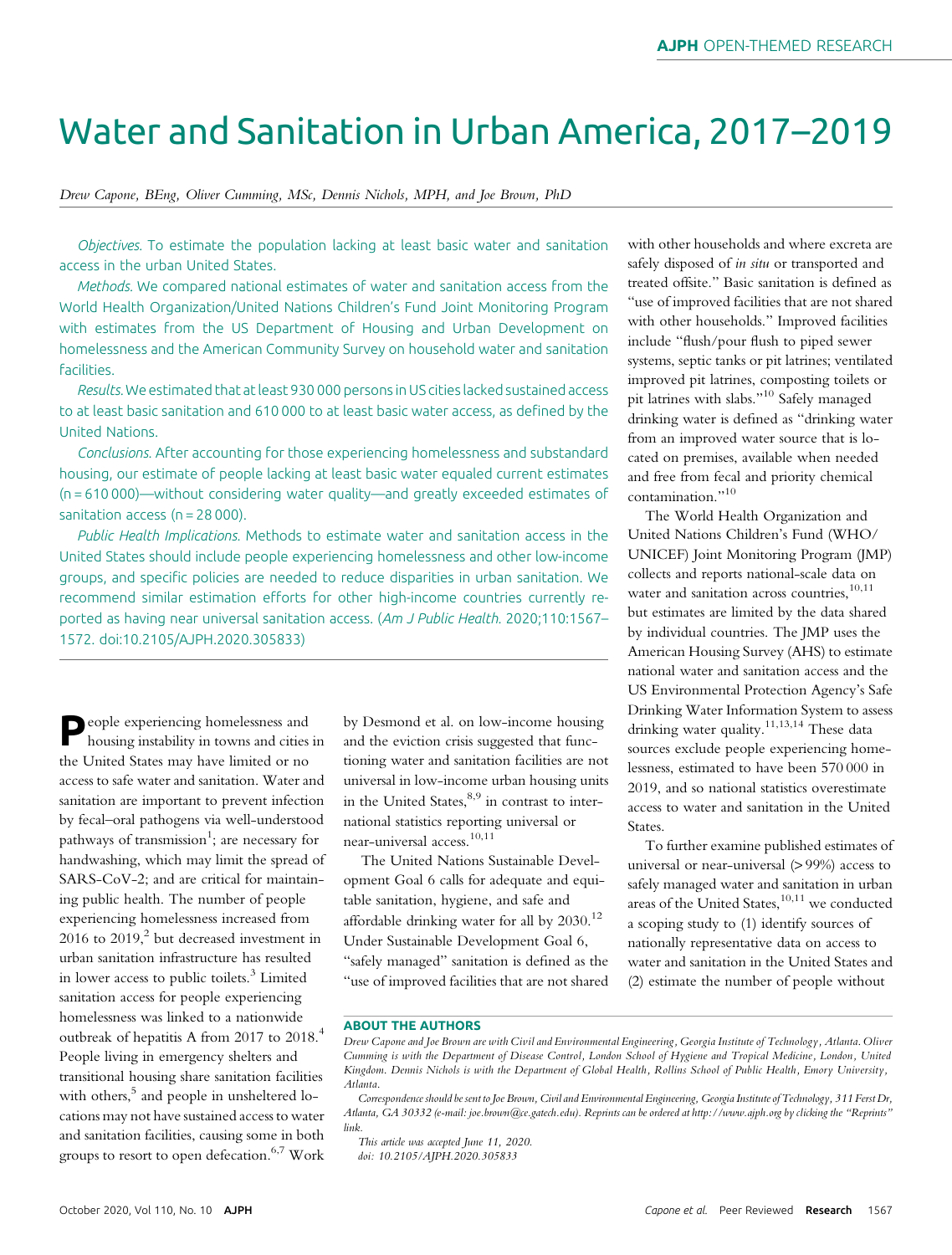access to basic water and sanitation in the United States, inclusive of housing instability.

## **METHODS**

We accessed publicly available data representing people living in urban areas of the United States who may have insufficient access to water and sanitation facilities compiled by representative agencies through downloadable Excel (Microsoft, Redmond, WA) files and interactive online tables.

The 2017 AHS produced nationally representative estimates that included a question regarding sanitation access (question: public sewer), but only reported data for the 15 largest metropolitan areas (representing 39% of the total urban population) and select states.<sup>15,16</sup>

Inaugurated in 2005, the American Community Survey (ACS) is an annual survey by the US Census Bureau with a typical participation of 3.5 million households per year.<sup>17</sup> The ACS is mailed to specific addresses, and participants can choose to respond via a paper form or the Internet. The ACS contains 1 question about the presence of a complete bathroom, which it defines as the presence of hot and cold running water, a flush toilet, and a bathtub or shower. In addition, it asks about the presence of a complete kitchen, which it defines as the presence of an installed sink with tap water, a mechanical refrigerator, and a stove or range oven with built-in burners. The 2013 to 2017 ACS 5-year estimates included data for all 382 US metropolitan  $\arcsin^{17}$  (urban clusters with populations  $\geq 50000$ ) representing an additional 150 million urban US residents compared with the 15 largest metropolitan areas assessed by the AHS; therefore, we used the more comprehensive ACS to estimate urban water and sanitation access.<sup>17</sup>

The ACS relies on a ratio estimation procedure to transform survey response data into nationally representative estimates. Weights are assigned to each sample person record (to produce person estimates) or to each housing unit record (to producing housing unit estimates), and are used to compensate for differences in sampling rates across areas, between the full sample and the interviewed sample, and between the sample and independent estimates of basic

demographic characteristics.<sup>18</sup> We accessed the ACS 2017 5-year estimates public-use microdata set by using the Integrated Public Use Microdata Series,<sup>19</sup> filtering out responses not in a metropolitan area or if the metropolitan status could not be assessed, and used the ACS "person weight" option to access national population estimates.<sup>20</sup> To account for the high nonresponse rate (42%) to the ACS question on the presence of a flush toilet, we applied the same response distribution from people who did respond to those who did not respond. The nonresponse rate for other questions was small  $\approx$  3%), and no adjustment was used.

We accessed publicly available data $^{21}$  on homelessness from the 2019 Department of Housing and Urban Development's (HUD's) Point-in-Time (PIT) count.<sup>2</sup> The PIT count is an annual survey conducted each January in which volunteers physically count people experiencing homelessness in housed and unhoused locations across the United States.<sup>2</sup> The 2019 PIT count was conducted in 397 Continuums of Care across all 50 states; Washington, DC; and US territories.<sup>21</sup> Counted persons are categorized as living in an unsheltered or a sheltered location. Unsheltered locations are considered unsuitable for human habitation, such as under an overpass, or in a car or abandoned building, or urban camping. Sheltered locations may include emergency shelters or transitional housing programs. The PIT count represents a conservative estimate of homelessness; it is cross-sectional, and volunteers only count people physically located during the count.<sup>22</sup> We matched estimates from ACS 2017 with PIT count data by state to generate national estimates of water and sanitation access (Tables A and B, available as supplements to the online version of this article at [http://www.ajph.org\)](http://www.ajph.org).

# **RESULTS**

In the 2019 WHO/UNICEF JMP report, basic sanitation access for urban persons in the United States was estimated to be greater than 99%, while limited sanitation, unimproved sanitation, and open defecation were each less than 1%.10 Data available online from the JMP estimated that 96% (n = 250 000 000) of urban persons in the United States used safely managed sanitation, 4.5% (12 000 000)

used basic sanitation, and less than 0.01%  $(n = 28000)$  used unimproved sanitation in 2017.<sup>11</sup> Limited sanitation and open defecation were reported as nonexistent.<sup>11</sup> Analyzed by facility type, the JMP reported 93%  $(n = 250 000 000)$  of urban persons in the United States had a sewer connection, 6.5%  $(n = 17000000)$  relied on a septic tank, and no urban persons in the United States used a latrine or other form of sanitation.<sup>11</sup>

The ACS estimated that in 2017 there were 100 000 000 occupied housing units in the 382 metropolitan areas of the US Census, totaling  $250000000$  housed urban people.<sup>17</sup> A small proportion  $(0.30\%; n = 750000)$  of housed urban residents lacked a complete bathroom, defined as hot and cold running water, a bathtub or shower, and a flush toilet.<sup>17</sup> Hot and cold running water was most commonly absent from incomplete bathrooms (0.21%;  $n = 540000$ ), followed by lack of a flush toilet  $(0.19\%; n = 470000)$ —which we adjusted for nonresponses—and the absence of a bathtub or shower (0.18%;  $n = 460000$ .<sup>17</sup>

Very-low-income households were most likely to report lack of access to a flush toilet;  $0.37\%$  (n = 150 000) of people in households with incomes less than 100% of the national poverty threshold, as defined by the Social Security Administration, lacked a flush toilet, compared with  $0.21\%$  (n = 90 000) of households with incomes between 100% and 200% of the poverty threshold, and 0.14%  $(n = 235 000)$  of households with incomes above 200% of the poverty threshold (Table C, available as a supplement to the online version of this article at<http://www.ajph.org>). In addition, a greater prevalence of people in renting households  $(0.26\%; n = 220000)$ lacked a flush toilet than respondents who reported owning their unit (0.14%;  $n = 230000$ ; Table C).<sup>17</sup> The ACS did not capture the number of flush toilets per household or what alternatives existed in the absence of a flush toilet.

## **Water**

The data reported by the ACS and JMP are not directly comparable because of methodological limitations. To generate national estimates of water access, the JMP used data on water access and water quality, but the ACS only included data on water access.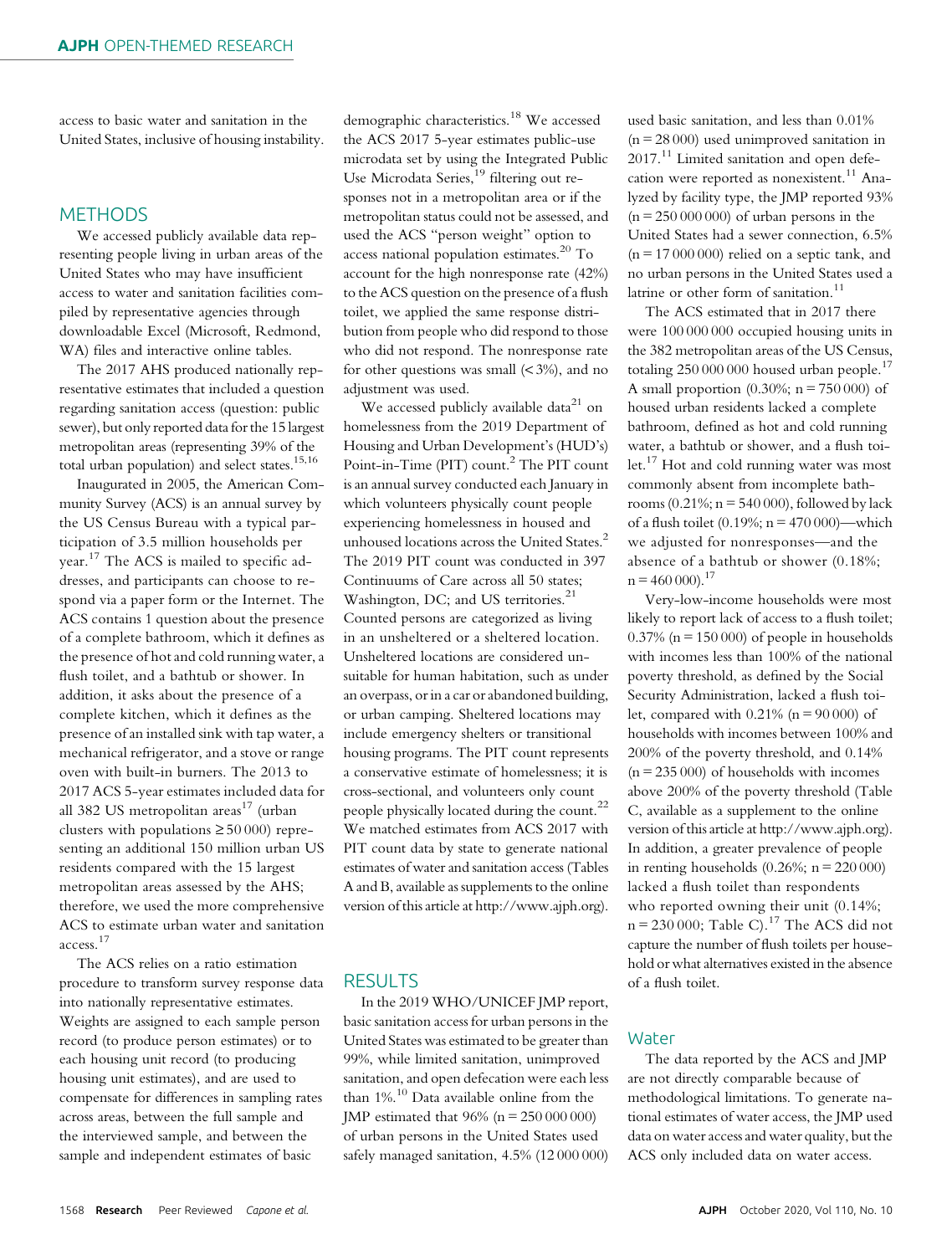The 2019 JMP report estimated that more than 99% of urban persons in the United States had safely managed piped drinking water into their home, and less than 1% had nonpiped water access.<sup>10</sup> Data from 2017 estimated that more than 99% (n = 270 000 000) of urban persons in the United States had a safely managed drinking water service, 0.11%  $(n = 280 000)$  had basic service, 0.24%  $(n = 610000)$  had unimproved drinking water, and limited service or use of surface water was nonexistent.11 By facility type, JMP estimated that greater than 99% ( $n = 270,000,000$ ) of urban persons in the United States had access to improved piped water, and 0.18%  $(n = 460 000)$  had access to improved nonpiped water, with no other service types reported.<sup>11</sup>

According to the ACS, a similar number of urban persons in the United States lacked a sink with tap water  $(0.18\%; n = 440000)$ compared with those lacking a flush toilet. The lowest-income households were most likely to lack an installed sink with tap; 0.29%  $(n = 120000)$  of people in households making less than 100% of the federal poverty threshold did not have a tap, decreasing to  $0.23\%$  (n = 97 000) of people in households at 100% to 200% of the poverty threshold, and an estimated  $0.14\%$  (n = 230 000) of people in households with incomes greater than 200% of the poverty threshold.<sup>17</sup> In addition, the lack of a tap was more prevalent among renters  $(0.26\%; n = 240000)$  compared with homeowners (0.13%; n = 210 000; Table D, available as a supplement to the online version of this article at<http://www.ajph.org>).<sup>17</sup>The ACS did not capture what households used for drinking water in the absence of a sink with a tap.

## Homelessness

On a single night in January 2019, the PIT count recorded 570 000 people in the United States as experiencing homelessness.<sup>2</sup> Most  $(n = 330000)$  persons in the United States experiencing homelessness were counted in urban areas; almost two thirds  $(n = 210000)$ in urban areas were counted in sheltered locations, and the remaining one third were counted in unsheltered locations  $(n = 120000)$ <sup>2</sup> In addition, about one quarter (140 000) of people experiencing homelessness were counted in suburban areas, which included people up to 10 miles from urbanized

areas.<sup>2</sup> Similarly, two thirds ( $n = 89000$ ) of the suburban homeless were counted in sheltered locations and one third  $(n = 46000)$ in unsheltered locations.2 The 2019 PIT count did not capture data on water and sanitation access for people experiencing homelessness.

# Combined Data

Because people experiencing homelessness in unsheltered urban locations do not have a bathroom when and where it is needed,<sup>6,16</sup> and those in sheltered locations generally use shared sanitation, $5$  we estimated that at least 0.29% of residents  $(n = 930000)$  lacked access to at least basic sanitation in the urban United States. This estimate is substantially greater than the 0.01% of urban persons in the United States  $(n = 28000)$  that JMP reported as having limited sanitation, having unimproved sanitation, or resorting to open defecation (Table 1).

Assuming people experiencing homelessness in sheltered urban locations have access to drinking water from an improved source for which the collection time is 30 minutes or less, then those in sheltered locations should be considered to have basic drinking water access. Those experiencing homelessness in unsheltered locations, however, may not have consistent access to an improved water source or their collection time may exceed 30 minutes; people experiencing homelessness and residing in unsheltered locations should therefore be considered to have limited or worse access to drinking water. When we combined data on homelessness with ACS data, we estimated that 610 000 (0.24%) of urban persons in the United States lacked basic water access, without considering water quality.

The combined ACS and PIT count estimated that urban residents did not have access to at least basic water and sanitation in every state except Wyoming (Table 2; Figures A and B, available as supplements to the online version of this article at<http://www.ajph.org>). Half of estimated urban residents without at least basic water (56%;  $n = 340000$ ) and sanitation (50%;  $n = 470000$ ) resided in 4 states: California, Florida, New York, and Texas. Although California comprises 12% ofthe total US population, 19% of all urban residents without at least basic water and 23% without at least basic sanitation resided in California.

# **DISCUSSION**

Access to water and sanitation is reported as near universal in the urban United States, but the human rights to water,  $23$  sanitation,  $23$  and housing<sup>24</sup> remain unmet for people experiencing homelessness and those living in homes without adequate water and sanitation. The JMP reports that 28 000 people in the urban United States lack access to at least basic sanitation; however, when we accounted for residents experiencing homelessness and residents in substandard housing, we found that at least 630 000 are without sustained access to a flush toilet and a further 300 000 rely on shared sanitation. The 930 000 people without access to at least basic sanitation services in the urban United States —while a low overall percentage—is a large absolute number in a high-income country where resources exist to address the issue.

In the urban United States, the human right to improved water and sanitation may be best advanced through the lens of adequate housing as a human right<sup>24</sup>; universal water

## TABLE 1—Estimated Persons Lacking at Least Basic Access to Water and Sanitation Services in Urban United States: 2017–2019

|                                   | WHO/UNICEF JMP 2019<br>Estimates, No. (%) | Combined ACS and PIT Count<br>Estimate (2017-2019), No. (%) | 2017 5-y ACS<br>Estimates, No. (%) | 2019 PIT<br>Count, $^a$ No. (%) |
|-----------------------------------|-------------------------------------------|-------------------------------------------------------------|------------------------------------|---------------------------------|
| Lack at least<br>basic water      | 610 000 (0.24)                            | 610 000 (0.24)                                              | 440 000 (0.18)                     | 170 000 (0.07)                  |
| Lack at least<br>basic sanitation | 28 000 (0.01)                             | 930 000 (0.37)                                              | 470 000 (0.19)                     | 460 000 (0.18)                  |

Note. ACS = American Community Survey; JMP = Joint Monitoring Program; PIT = Point-in-Time; UNICEF = United Nations Children's Fund; WHO = World Health Organization.

ancludes people counted in both urban and suburban (< 10 miles from urban) Continuums of Care.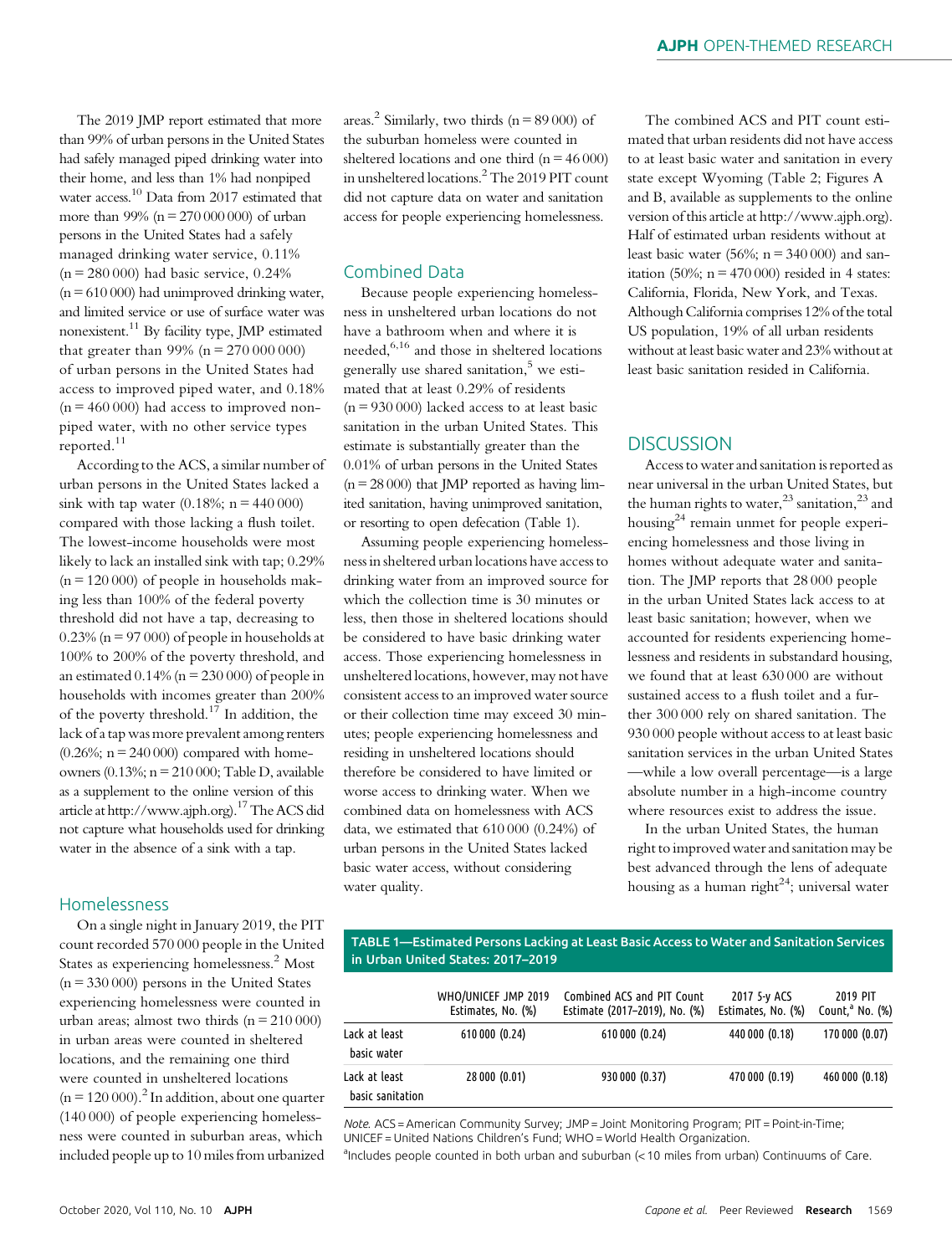#### TABLE 2—Estimates of Inadequate Access to Water and Sanitation by State: United States, 2017–2019

|           |                         | Population (%) Lacking Access |
|-----------|-------------------------|-------------------------------|
| State     | <b>Basic Sanitation</b> | Basic Water                   |
| АΚ        | 1609 (0.54)             | 1 130 (0.38)                  |
| AL        | 4644 (0.15)             | 3 522 (0.11)                  |
| AR        | 14 624 (0.24)           | 14 206 (0.23)                 |
| AZ        | 12 587 (0.92)           | 7 699 (0.56)                  |
| СA        | 214 930 (0.57)          | 174 803 (0.46)                |
| CO        | 14 128 (0.34)           | 5 917 (0.14)                  |
| CT        | 8 296 (0.24)            | 6 080 (0.18)                  |
| DC        | 8 181 (1.22)            | 1462 (0.22)                   |
| DE        | 2 430 (0.26)            | 2 049 (0.22)                  |
| FL        | 51 103 (0.27)           | 42 704 (0.23)                 |
| GА        | 22 170 (0.31)           | 15 457 (0.21)                 |
| HI        | 7 517 (0.76)            | 5 688 (0.57)                  |
| ΙA        | 3 573 (0.42)            | 1881 (0.22)                   |
| ID        | 18 237 (0.17)           | 15 059 (0.14)                 |
| IL        | 15 960 (0.35)           | 6 879 (0.15)                  |
| IN        | 3 3 0 5 (0.25)          | 2 3 8 5 (0.18)                |
| ΚS        | 4217 (0.27)             | 2 013 (0.13)                  |
| ΚY        | 4582 (0.25)             | 3 138 (0.17)                  |
| LA        | 7 209 (0.23)            | 5 912 (0.19)                  |
| ΜA        | 11 100 (0.19)           | 10 072 (0.17)                 |
| МD        | 15 815 (0.29)           | 10 286 (0.19)                 |
| МE        | 20 243 (2.58)           | 2 046 (0.26)                  |
| ΜI        | 17 293 (0.24)           | 10 434 (0.14)                 |
| ΜN        | 10 189 (0.29)           | 6 261 (0.18)                  |
| МO        | 6704 (0.65)             | 2 486 (0.24)                  |
| ΜS        | 11 532 (0.28)           | 9713 (0.23)                   |
| МT        | 65 (0.06)               | 19 (0.02)                     |
| NC        | 15770 (0.23)            | 10 852 (0.16)                 |
| ND        | 114 (0.07)              | 64 (0.04)                     |
| ΝE        | 3 375 (0.33)            | 2 039 (0.20)                  |
| NΗ        | 2 100 (0.38)            | 1 100 (0.20)                  |
| NJ        | 24 668 (0.28)           | 19 863 (0.23)                 |
| <b>NM</b> | 6760 (0.50)             | 4 229 (0.31)                  |
| NV        | 11 630 (0.45)           | 9 634 (0.38)                  |
| NΥ        | 131 218 (0.74)          | 43 848 (0.25)                 |
| он        | 23 889 (0.27)           | 17 266 (0.19)                 |
| ОK        | 5 420 (0.26)            | 2 917 (0.14)                  |
| OR        | 16 580 (0.58)           | 8463(0.3)                     |
| PA        | 30 261 (0.29)           | 19 127 (0.18)                 |
|           |                         | Continued                     |

### TABLE 2-Continued

|       | Population (%) Lacking Access |                    |  |  |
|-------|-------------------------------|--------------------|--|--|
| State | <b>Basic Sanitation</b>       | <b>Basic Water</b> |  |  |
| RI    | 2770 (0.26)                   | 1549 (0.15)        |  |  |
| SC    | 9969(0.26)                    | 6 891 (0.18)       |  |  |
| SD    | 397 (0.23)                    | 333 (0.20)         |  |  |
| ΤN    | 10 003 (0.24)                 | 6 482 (0.16)       |  |  |
| TX    | 68 666 (0.3)                  | 49 384 (0.21)      |  |  |
| UT    | 6328 (0.26)                   | 4638 (0.19)        |  |  |
| VA    | 4704 (2.16)                   | 866 (0.40)         |  |  |
| VT    | 10 159 (0.17)                 | 9 393 (0.16)       |  |  |
| WA    | 25 367 (0.42)                 | 15 083 (0.25)      |  |  |
| wı    | 2 075 (0.62)                  | 685 (0.20)         |  |  |
| WV    | 7311 (0.19)                   | 6 178 (0.16)       |  |  |
| WY    | 0(0)                          | 0(0)               |  |  |

and sanitation likely will only be achieved when universal affordable housing and rapid rehousing exist. Investments in public sanitation are crucial for public health—especially given the reduction in public sanitation in recent decades<sup>3</sup>—and public sanitation is used by both housed and unhoused people. However, affordable and adequate housing is likely the best option to end open defecation and improve water and sanitation access in the urban United States. Acknowledging that the US Census, ACS, and AHS consistently undercount people experiencing homelessness, the US Census Bureau could incorporate PIT count data to improve national estimates of water and sanitation access, which are subsequently shared with the JMP.

The 2013 AHS—which asked about household sewage disposal—estimated that a very small proportion (0.0037%) of the urban population in the largest US metro areas did not have public sewer access or use a septic tank, cesspool, or chemical toilet.<sup>15</sup> This suggests that most urban persons in the United States who reported the absence of a flush toilet in the 2017 5-year ACS likely relied on an outhouse or did not have sustained access to a functioning flush toilet at home. If safely covered and abandoned, or emptied and treated, outhouses can constitute safely managed sanitation. Without sustained access to a flush toilet, some households may use a neighbor's facilities or public facilities (e.g., at

work or at a gym), or may resort to open defecation.<sup>6,7</sup>

The WHO/UNICEF JMP estimates of water access are not directly comparable to ACS and HUD data. JMP data consider the use of a water source and the quality of the water, and allow for communal water facilities to be considered a basic drinking water service. However, data from the ACS and HUD only consider the presence of a water source. Therefore, the HUD and ACS estimate of people without a tap is a conservative baseline of drinking water access in the urban United States and suggests that the WHO/ UNICEF estimate of people with limited water or worse is likely insufficient. Wellpublicized lead contamination of drinking water in Flint, Michigan, and Newark, New Jersey, are examples that piped water into the home does not necessarily guarantee safety. The US government could report water quality data along with HUD housing data to the JMP to improve future estimates of urban safe drinking water access.

Some households may have piped water and a flush toilet, but these facilities may fall into disrepair, and landlords may take weeks or months to provide the necessary repairs.<sup>9</sup> Intermittent water supply—prevalent in lowand middle-income countries—has been linked to elevated risk of waterborne illness.<sup>25</sup> Strengthening laws that protect tenants may be helpful to empower renters to obtain necessary repairs. For low-income homeowners, increasing awareness about and expanding funds disbursed by government housing repair programs (e.g., the Very Low-Income Housing Repair Program) may be useful to achieve universal access.

The JMP is limited by what official government data it receives and the need to apply a consistent methodology across countries. Some countries have explicitly included transient groups such as refugees (e.g., Palestinian and Syrian refugees in Lebanon) or nomadic groups (e.g., in Ethiopia) in survey data collection.<sup>14</sup> However, people experiencing homelessness are undercounted in national surveys based on household units and not explicitly included in any national estimate of water and sanitation access. Without housing, it is likely impossible to have consistent access to a flush toilet and piped water when and where they are needed.<sup>16,26</sup> More than 90% of open defecation sites in urban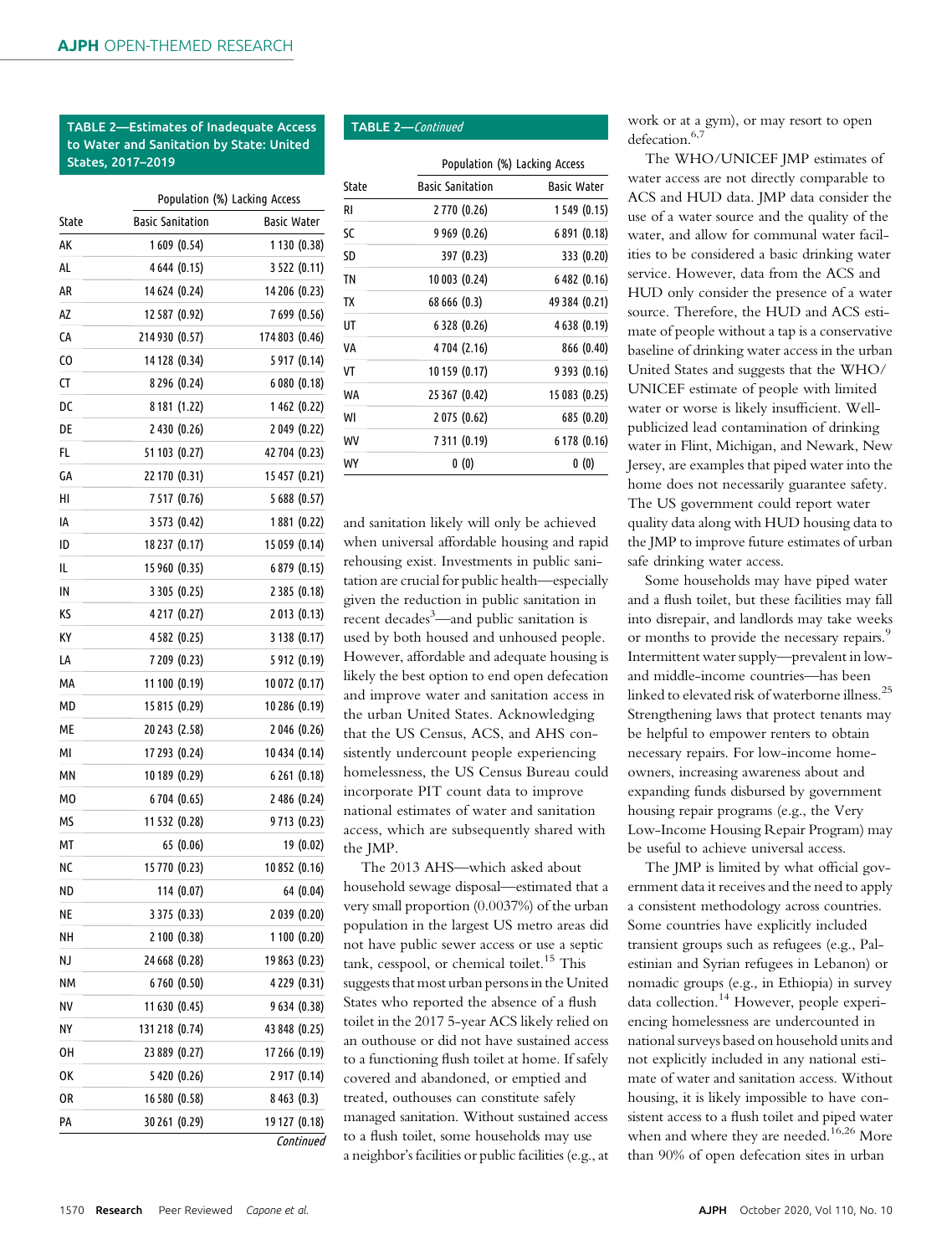Atlanta, Georgia, were less than 400 meters from shelters and soup kitchens.<sup>6</sup> UN Special Rapporteurs to water, sanitation, and housing have repeatedly compared the squalid living conditions for people experiencing homelessness in the United States to some of the worst settlements in low-income countries.27,28 Analogous to people experiencing homelessness in the United States, residents of informal urban settlements globally may also be excluded from data reported to the JMP.29

Without sustained access, people experiencing homelessness in unsheltered locations should be classified as "unimproved" on the JMP service ladder for drinking water and "open defecation" for sanitation. Because of the shared nature of water and sanitation facilities in emergency shelters and transitional housing, water for people experiencing homelessness in sheltered locations should be considered "basic" and sanitation considered "limited." Safely managed sanitation also requires adequate treatment of fecal wastes. In some rural US communities, direct discharge of raw sewage into the household yard referred to as "straight-pipe"—is common.<sup>30</sup> In urban and rural areas, failing septic tanks and sewer overflows are common.<sup>31</sup> The US Environmental Protection Agency estimates that 850 billion gallons of untreated wastewater and stormwater are released as combined sewer overflows each year.<sup>31</sup> Adequate access to sanitation accompanied by sequestration and treatment of fecal wastes remain important to achieving universal safely managed sanitation across the United **States**.

Access to relatively worse water and sanitation facilities was more prevalent among low-income households. More detailed data about water and sanitation facilities would be useful but overlap significantly with housing status; future ACS surveys will not include the question on flush toilets because of the high nonresponse rate and its perception as invasive.<sup>32</sup> Our results suggest that the ACS should reintroduce the question regarding the presence of a flush toilet. Without comprehensive data on flush toilets, other metrics may also be useful.

Nearly 1 million households were evicted in the United States in  $2016<sup>9</sup>$  leaving their short-term access to water, sanitation, and housing unclear. After an eviction, some

may experience homelessness such as doubling up with friends or family, staying in an emergency shelter, or sleeping in an unsheltered location.<sup>9</sup> More than half a million people were counted in the PIT count, but the count did not attempt an annual estimate of homelessness. The methods used excluded people staying with friends or family and those in hospitals or jails.<sup>22</sup> In 2017, after considering people in county jails who had experienced homelessness at the time of their arrest, Houston, Texas, estimated their actual number of people experiencing homelessness was 57% greater than they reported in the PIT count (from 3605 to 5651).<sup>33</sup> A 2001 study estimated that annual rates of homelessness in the United States are 2.5 to 10.2 times greater than the cross-sectional PIT count estimate.<sup>34</sup> In high-income countries where housing instability and homelessness are drivers of inadequate water and sanitation conditions, national estimates derived from household data are insufficient to accurately estimate water and sanitation access. Future estimates could consider or be reported alongside housing data (e.g., evictions or worst-case housing)<sup>2,9,35</sup> to ensure low-income households and people experiencing homelessness are accounted for.

#### Limitations

Our analysis had several limitations. Embarrassment may have caused households lacking a flush toilet to respond less often about their sanitation status than households with a flush toilet, suggesting that our estimates may be biased downward. Water and sanitation access for people experiencing homelessness in sheltered locations varies depending on accommodation: some may share facilities with others, may lack access to the facilities during daytime hours, may lose access temporarily as a punishment, or may have consistent private access in some cases. The heterogeneity in access may bias our estimate of people sharing sanitation.

Current data received by the JMP from the US government exclude large groups in the urban United States because of methodological limitations and data availability. The absence of a question regarding flush toilets in future ACS surveys suggests that the JMP should continue using the AHS,

include HUD data on people experiencing homelessness, and consider other metrics of housing instability as proxies for water and sanitation access in the United States. Including people experiencing homelessness, a group often invisible to policymakers, in the data reported to the JMP will enable the United States to improve national estimates of water and sanitation, increase awareness of the issue, and allocate funding for investments in public toilets, which could come from existing programs to improve stormwater quality.

## Public Health Implications

Access to safely managed water and sanitation are human rights, $2^{\frac{3}{3}}$  and, without these basic services, people are at increased risk of infection by fecal–oral pathogens and SARS- $CoV-2<sup>1</sup>$ . The absolute number of people excluded from basic water and sanitation access is higher than available international statistics suggest. Estimates that account for housing instability reveal disparities that require action. Our methods for estimating water and sanitation access may be applicable to other high-income countries. **AJPH** 

#### **CONTRIBUTORS**

D. Capone and J. Brown originated the study. D. Capone wrote the first draft. All authors contributed to data analysis and drafting the final article.

#### ACKNOWLEDGMENTS

The authors received no funding for this study.

#### CONFLICTS OF INTEREST

The authors have no conflicts of interest to disclose.

#### HUMAN PARTICIPANT PROTECTION

Human participant protection was not required because no human participants were involved in this study.

#### **REFERENCES**

1. Wagner EG, Lanoix J. Excreta disposal for rural areas and small communities. Monogr Ser World Health Organ. 1958;39:1–182.

2. Henry M, Mahathey A, Morrill T, Robinson A, Shivji A, Watt R. The 2018 Annual Homeless Assessment Report (AHAR) to Congress. US Department of Housing and Urban Development. 2018. Available at: https://fi[les.hudexchange.info/resources/documents/](https://files.hudexchange.info/resources/documents/2018-AHAR-Part-1.pdf) [2018-AHAR-Part-1.pdf.](https://files.hudexchange.info/resources/documents/2018-AHAR-Part-1.pdf) Accessed June 29, 2020.

3. Cutler D, Miller G. The role of public health improvements in health advances: the twentieth-century United States. Demography. 2005;42(1):1–22.

4. Widespread person-to-person outbreaks of hepatitis A across the United States. Centers for Disease Control and Prevention. 2020. Available at: [https://www.cdc.gov/](https://www.cdc.gov/hepatitis/outbreaks/2017March-HepatitisA.htm) [hepatitis/outbreaks/2017March-HepatitisA.htm.](https://www.cdc.gov/hepatitis/outbreaks/2017March-HepatitisA.htm) Accessed June 29, 2018.